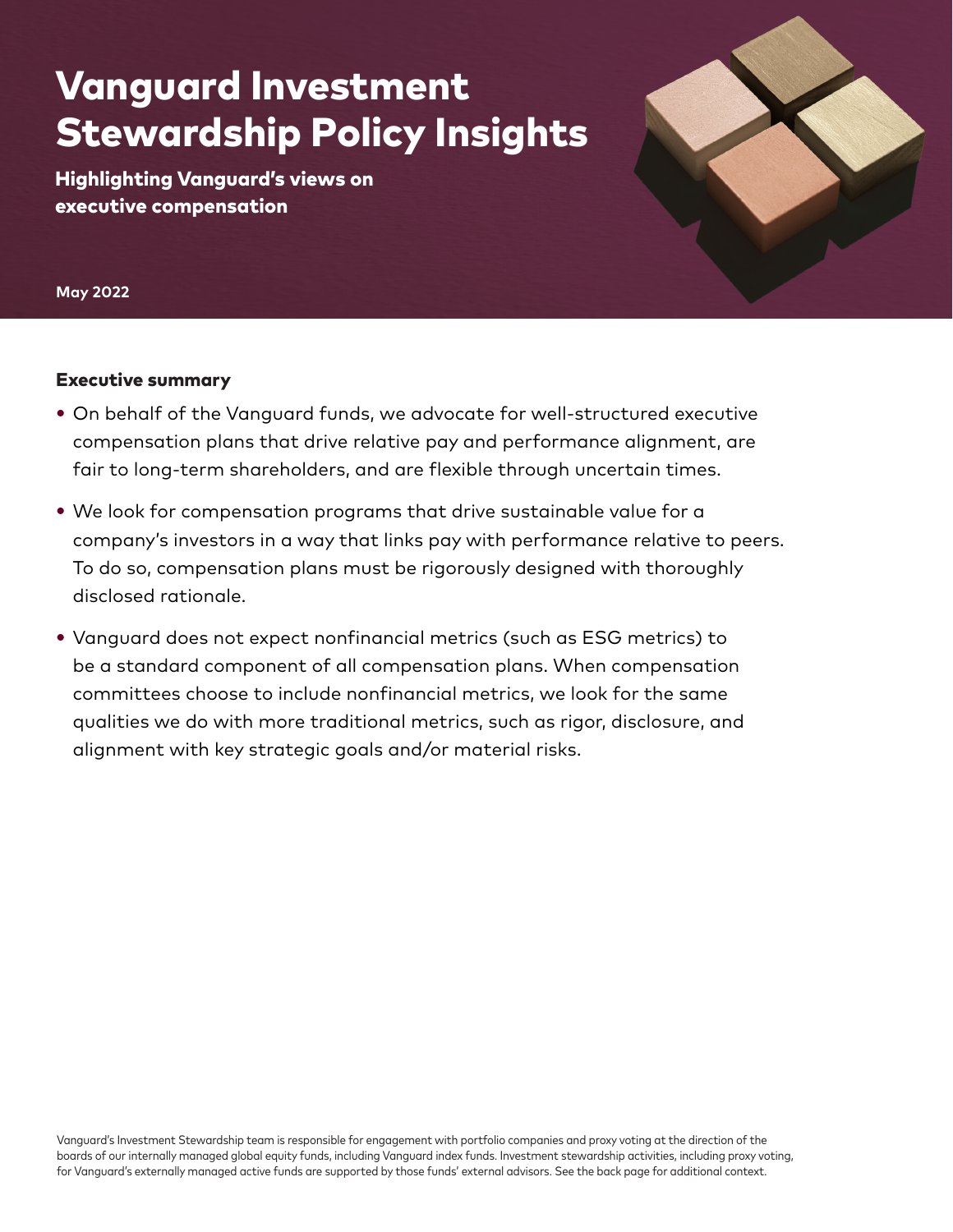#### Our compensation philosophy endures

Executive compensation is one of the fundamental principles of Vanguard's Investment Stewardship program. We believe that well-structured, transparent, performance-linked executive compensation policies and practices are fundamental drivers of sustainable, long-term value. We encourage portfolio companies to adopt pay plans that incentivize outperformance versus industry peers over the long term, aligning executive compensation outcomes with shareholder outcomes.

This Insights highlights our main compensation principles and key parts of our executive compensation analysis process, and we discuss the rise of nonfinancial metrics—often referred to as environmental, social, and governance (ESG) metrics—in executive compensation plans to share our perspectives on best practices.

#### Vanguard's expectations for compensation plans and metrics

Vanguard does not believe there is a one-size-fitsall approach to executive compensation. We expect, however, that all metrics—financial and nonfinancial within an executive compensation plan should be rigorously designed, thoroughly disclosed, and tied to long-term performance goals related to strategic objectives or material risks. With the following best practices in mind, compensation committees may be better able to design pay programs that result in more aligned pay and performance outcomes.

**• Rigorous design.** We believe that compensation metrics should be designed with an end goal to help align executive pay with performance. The Vanguard funds look for plans in which variable compensation makes up most of the executives' total pay and is measured with a long-term focus beyond the next quarter. We expect boards to set targets to ensure that the metrics are rigorous and incentivize long-term value creation and that boards disclose performance toward these targets. We prefer

the use of quantitative metrics, but in cases where qualitative ones are used, we expect disclosure about how the metrics will be assessed.

- **• Thorough disclosure.** Investors need to be able to evaluate whether incentives tied to metrics can actually drive company performance and are not needlessly excessive. To assess this, we expect robust disclosures to ensure that investors can better understand a compensation committee's decisions. For example, why has a particular metric been introduced at this point? Disclosure should include how the chosen metrics align with the company's strategy and address a material risk or business opportunity. For example, companies could use third-party assessments or materiality frameworks, such as the SASB Materiality Map, to show why a particular metric is relevant. Disclosure may also include alternative metrics the board considered (but did not adopt) and any third parties the company worked with in developing the plan, such as compensation consultants.
- **• Variable pay.** Although we are not necessarily prescriptive on the type of metric used, its weighting, or whether it belongs in the short- or long-term plan, the metric must appropriately incentivize long-term value creation as well as align with the company's strategy and/or address a material risk.
- **• Discretionary adjustments.** Adjustments to a pay plan outside the preselected targets and thresholds could indicate that the plan's structure is not effective enough to drive outcomes, which may lead to a company overpaying for underperformance. Any discretionary adjustment to a plan or metric should be accompanied by thorough disclosure so investors can properly understand the compensation committee's decision-making process and any guardrails that have been established alongside the metric. With this rationale in mind, Vanguard looks for pay plans that sufficiently explain significant discretionary changes to compensation outcomes.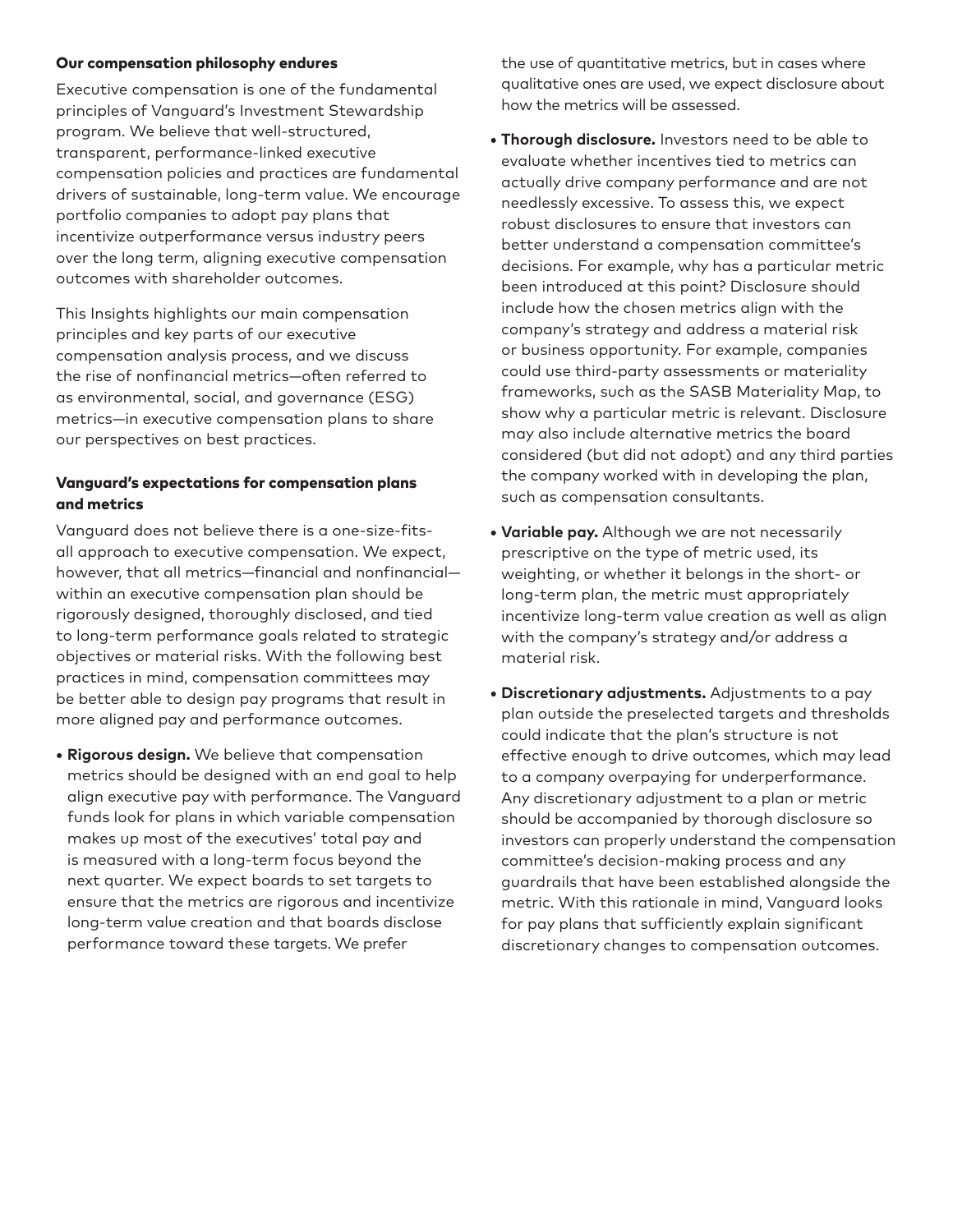- **• Relative performance metrics.** To better incentivize outperformance of peers, Vanguard encourages the inclusion of a relative performance metric, such as but not limited to relative total shareholder return. These metrics may help align executive pay during both good and poor market conditions by protecting against outsized (or undersized) payments to executives. Relative metrics can be used alongside appropriate absolute metrics (such as net sales, operation income, or return on investment). With that said, we believe that the compensation committee is in the best position to determine the appropriate set of metrics given the company's strategic direction and industry conditions.
- **• Metric materiality.** Vanguard expects compensation metrics to relate to material issues, including those subject to regulatory scrutiny, and to be measurable, reportable, and clearly linked to a company's strategy and risk mitigation efforts. When a metric does not meet these criteria, we engage with boards to understand how the metric incentivizes long-term value creation and whether it is appropriate to include within the compensation plan.

#### ESG metrics in compensation plans

Over the last few years, the global pandemic, the material risks of climate change, economic uncertainty, and a heightened awareness of inequality, worker rights, and other social injustice issues have prompted boards to consider a wider range of metrics in pay plans to emphasize the risks and opportunities these matters pose to company strategy.

Nonfinancial metrics related to safety, risk management, and customer experience (Net Promoter Scores, for example) have long been used in compensation plans. In our more recent engagements, we have heard from portfolio company board members about how they are incorporating or looking to incorporate environmental and social metrics related to topics such as climate change risk management, workforce diversity, and human capital matters. We have also seen shareholder proposals requesting that boards incorporate these metrics into compensation plans.

The approach to incorporating them varies by sector, industry, and region. In the energy sector, for example, efforts are under way to link compensation to reductions in greenhouse gas emissions and overall net zero commitments. Companies are also using environmental and social metrics in compensation plans to align executive incentives with their commitments to diversity, equity, and inclusion.

#### Ensuring that ESG metrics are appropriate

Vanguard does not expect ESG metrics to be in every company's compensation program. Taking the step to include nonfinancial metrics in compensation frameworks should be done with the same rigor as for financial metrics; they should not be included for signal value only, and they should clearly be linked to the delivery of long-term shareholder value. Investors will want to understand the composition of these metrics and progress toward these stated goals, just as they do with more traditional financial metrics.

We look for boards to adhere to best practices, like the ones listed above, when incorporating any metric into pay plans. Investors need to be able to evaluate whether incentives tied to nonfinancial metrics are ultimately tied to company performance and drive the intended outcomes. As ever, companies can and should disclose environmental and social metrics and targets that are material to the long-term strategy and value of their business, but a board does not necessarily need to include all such metrics in compensation plans. Poorly structured ESG metrics that are misaligned with a company's strategy and/or material risk could result in overly inflated pay relative to performance.

We believe that these compensation practices will help investors evaluate executive compensation programs and assess whether the construction and inclusion of ESG metrics in pay plans are implemented in the best interests of long-term shareholders. You can read more about our views on executive compensation in our [Global investment stewardship principles document](https://corporate.vanguard.com/content/dam/corp/research/pdf/Global%20investment%20stewardship%20principles_final_112021.pdf).